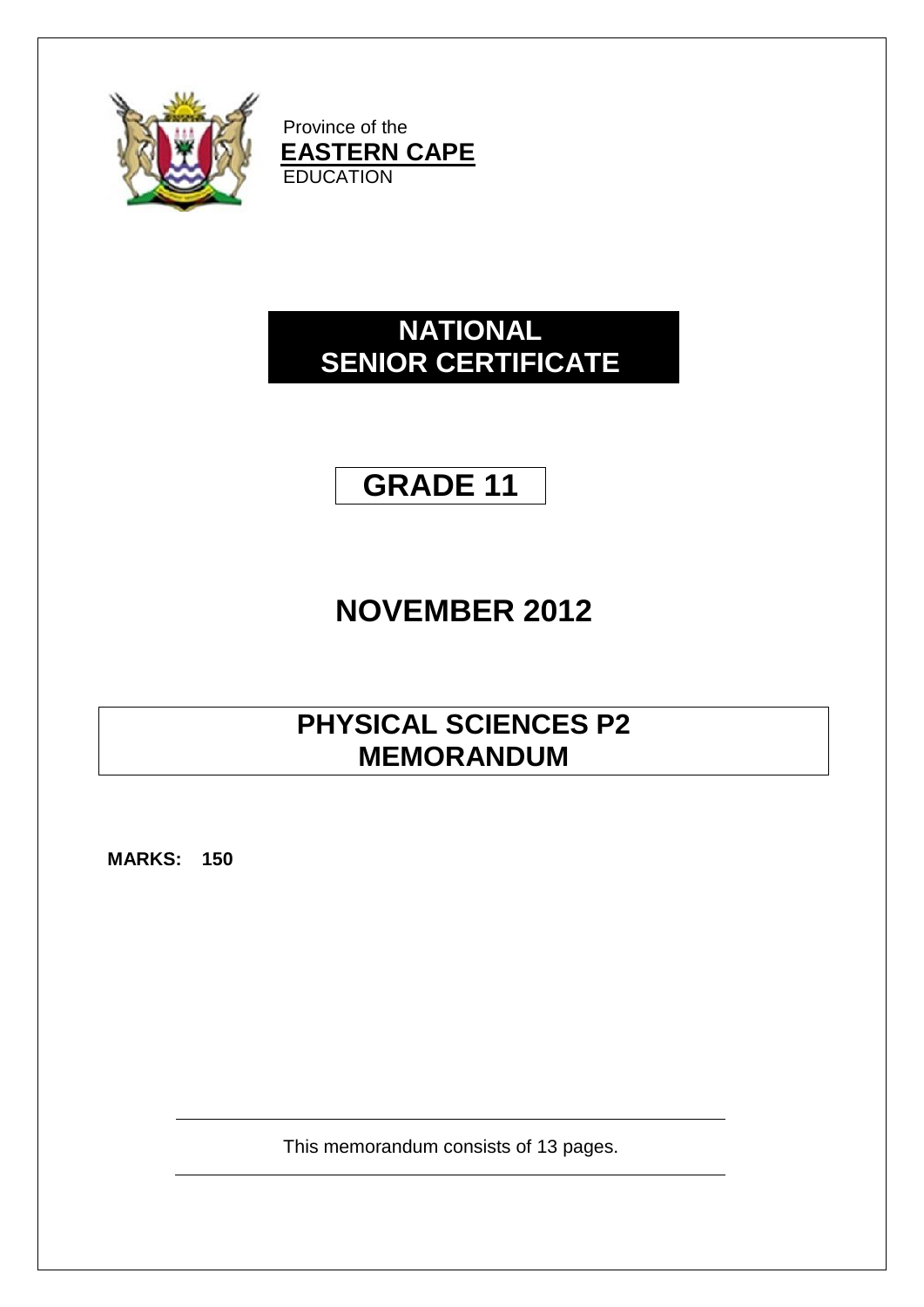| <b>LEARNING OUTCOMES AND ASSESSMENT STANDARDS</b>                                                                                                                                             |                                                                                                                                                                                                               |                                                                                                                                                                                                                                                                            |  |
|-----------------------------------------------------------------------------------------------------------------------------------------------------------------------------------------------|---------------------------------------------------------------------------------------------------------------------------------------------------------------------------------------------------------------|----------------------------------------------------------------------------------------------------------------------------------------------------------------------------------------------------------------------------------------------------------------------------|--|
| LO <sub>1</sub>                                                                                                                                                                               | LO <sub>2</sub>                                                                                                                                                                                               | LO <sub>3</sub>                                                                                                                                                                                                                                                            |  |
| AS 11.1.1<br>Plan<br>conduct<br>and<br>a<br>investigation<br>scientific<br>to<br>collect data systematically<br>with regard to accuracy,<br>reliability and the need to<br>control variables. | AS 11.2.1<br>Define and<br>discuss basic<br>scientific<br>prescribed<br>and<br>knowledge.                                                                                                                     | AS 11.3.1<br>Recognise,<br>discuss<br>and<br>compare<br>scientific<br>and<br>indigenous<br>knowledge<br>systems and<br>knowledge<br>claims by<br>indicating<br>the<br>correlation<br>among<br>them,<br>and explain the acceptance<br>of different claims.                  |  |
| AS 11.1.2<br>Seek pattern and trends,<br>represent them in different<br>forms to draw conclusions,<br>formulate<br>simple<br>and<br>generalisations.                                          | AS 11.2.2<br><b>Express</b><br>and<br>explain<br>prescribed scientific theories,<br>models<br>laws<br>and<br>by<br>indicating<br>the<br>relationship<br>between different facts and<br>concepts in own words. | AS 11.3.2<br>Identify ethical and moral<br><b>issues</b><br>related<br>the<br>to<br>development of science and<br>technology and evaluate the<br>impact (pros and cons) of<br>relationship<br>from<br>the<br>a<br>personal viewpoint.                                      |  |
| AS 11.1.3<br>problem-<br>Apply<br>known<br>solving strategies to solve<br>multi-step problems.                                                                                                | AS 11.2.3<br>Apply scientific knowledge in<br>everyday life contexts.                                                                                                                                         | AS 11.3.3<br>the<br>Evaluate<br>impact<br>0f<br>scientific and technological<br>knowledge on sustainable<br>development of resources<br>and suggest long-term and<br>short-term<br>strategies<br>to<br>improve the management of<br>resources<br>in<br>the<br>environment. |  |
| AS 11.1.4<br>Communicate and present<br>scientific arguments with<br>clarity and precision.                                                                                                   |                                                                                                                                                                                                               |                                                                                                                                                                                                                                                                            |  |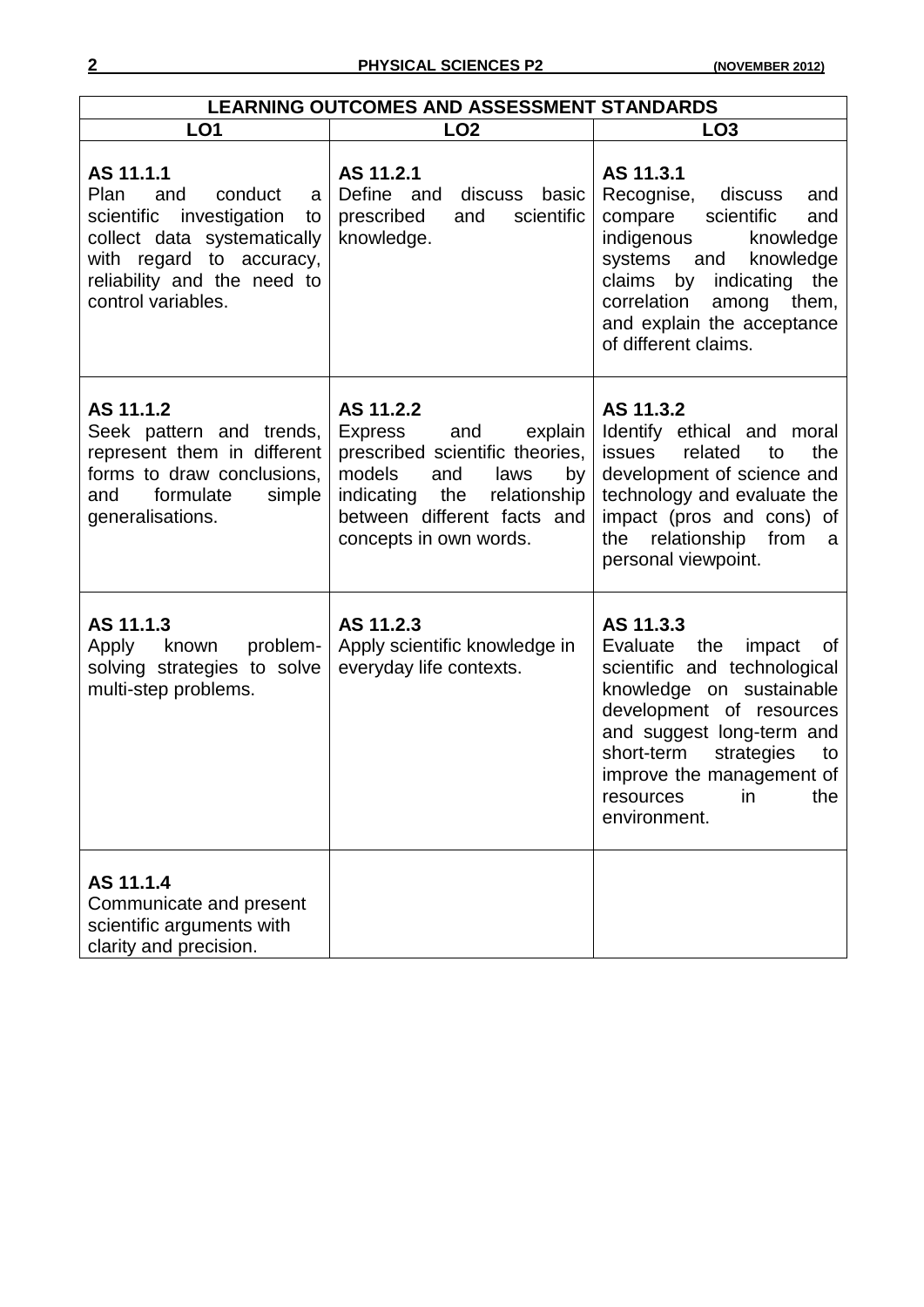#### **GUIDELINES FOR MARKING**

This section provides guidelines for the way in which marks will be allocated. The broad principles must be adhered to in the marking of Physical Sciences tests and examinations.

#### 1.1 **MARK ALLOCATION**

1.1.1 **Definitions:** Two marks will be awarded for a correct definition. No marks will be awarded for an incorrect or partially correct definition.

#### 1.1.2 **Calculations:**

- o Marks will be awarded for: correct formula, correct substitution, correct answer with unit.
- o No marks will be awarded if an incorrect or inappropriate formula is used, even though there may be relevant symbols and applicable substitutions.
- 1.1.3 **Explanations and interpretations:** Allocation of marks to questions requiring interpretation or explanation e.g. AS 1.4, 2.2, 2.3, 3.1, 3.2 and 3.3, will differ and may include the use of rubrics, checklists, memoranda, etc. In all such answers emphasis must be placed on scientific concepts relating to the question.

#### 1.2 **FORMULAE AND SUBSTITUTIONS**

- 1.2.1 Mathematical manipulations and change of subjects of appropriate formulae carry no marks, but if a candidate starts with the correct formula and then changes the subject of the formula incorrectly, marks will be awarded for the formula and the correct substitutions. The mark for the incorrect numerical answer is forfeited.
- 1.2.2 When an error is made during **substitution into a correct formula**, a mark will be awarded for the correct formula and for the correct substitutions, but **no further marks** will be given.
- 1.2.3 Marks are only awarded for a formula if a calculation had been **attempted,** i.e. substitutions have been made or a numerical answer given.
- 1.2.4 Marks can only be allocated for substitutions when values are substituted into formulae and not when listed before a calculation starts.
- 1.2.5 All calculations, when not specified in the question, must be done to two decimal places.

## 1.3 **UNITS**

1.3.1 Candidates will only be penalised once for the repeated use of an incorrect unit **within a question or sub-question**.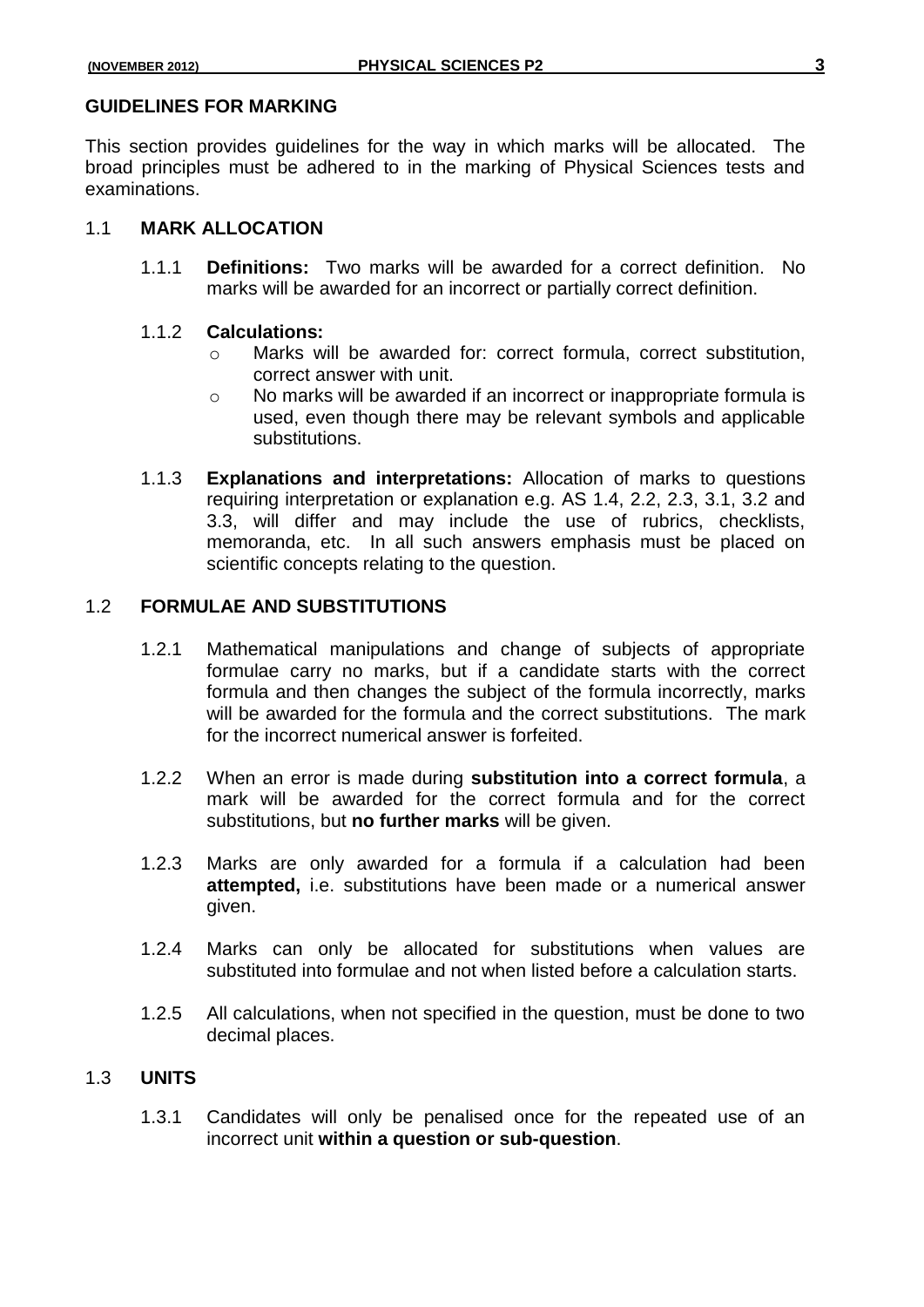- 1.3.2 Units are only required in the final answer to a calculation.
- 1.3.3 Marks are only awarded for an answer, and not for a unit per se. Candidates will therefore forfeit the mark allocated for the answer in each of the following situations:
	- correct answer + wrong unit
	- wrong answer + correct unit
	- correct answer + no unit.
- 1.3.4 SI units must be used except in certain cases, e.g. V $\cdot$ m<sup>-1</sup> instead of N⋅C<sup>-1</sup>, and cm s<sup>-1</sup> or km h<sup>-1</sup> instead of m s<sup>-1</sup> where the question warrants this. (This instruction only applies to Paper 1.)

## 1.4 **POSTIVE MARKING**

Positive marking regarding calculations will be followed in the following cases:

- 1.4.1 **Sub-question to sub-question**: When a certain variable is calculated in one sub-question (e.g. 3.1) and needs to be substituted in another (3.2 or 3.3), e.g. if the answer for 3.1 is incorrect and is substituted correctly in 3.2 or 3.3, **full marks** are to be awarded for the subsequent sub-questions.
- 1.4.2 **A multi-step question in a sub-question**: If the candidate has to calculate, for example, current in the first step and gets it wrong due to a substitution error, the mark for the substitution and the final answer will be forfeited.
- 1.4.3 If a final answer to a calculation is correct, full marks will not automatically be awarded. Markers will always ensure that the correct/ appropriate formula is used and that workings, including substitutions, are correct.
- 1.4.4 Questions where a series of calculations have to be made (e.g. a circuit diagram question) do not necessarily always have to follow the same order. FULL MARKS will be awarded provided it is a valid solution to the problem. However, any calculation that will not bring the candidate closer to the answer than the original data, will not count any marks.
- 1.4.5 If one answer or calculation is required, but two given by the candidate, only the first one will be marked, irrespective of which one is correct. If two answers are required, only the first two will be marked, etc.
- 1.4.6 Normally, if based on a conceptual mistake, an incorrect answer cannot be correctly motivated. If the candidate is therefore required to motivate in question 3.2 the answer given to question 3.1, and 3.1 is incorrect, no marks can be awarded for question 3.2. However, if the answer for e.g. 3.1 is based on a calculation, the motivation for the incorrect answer for 3.2 could be considered.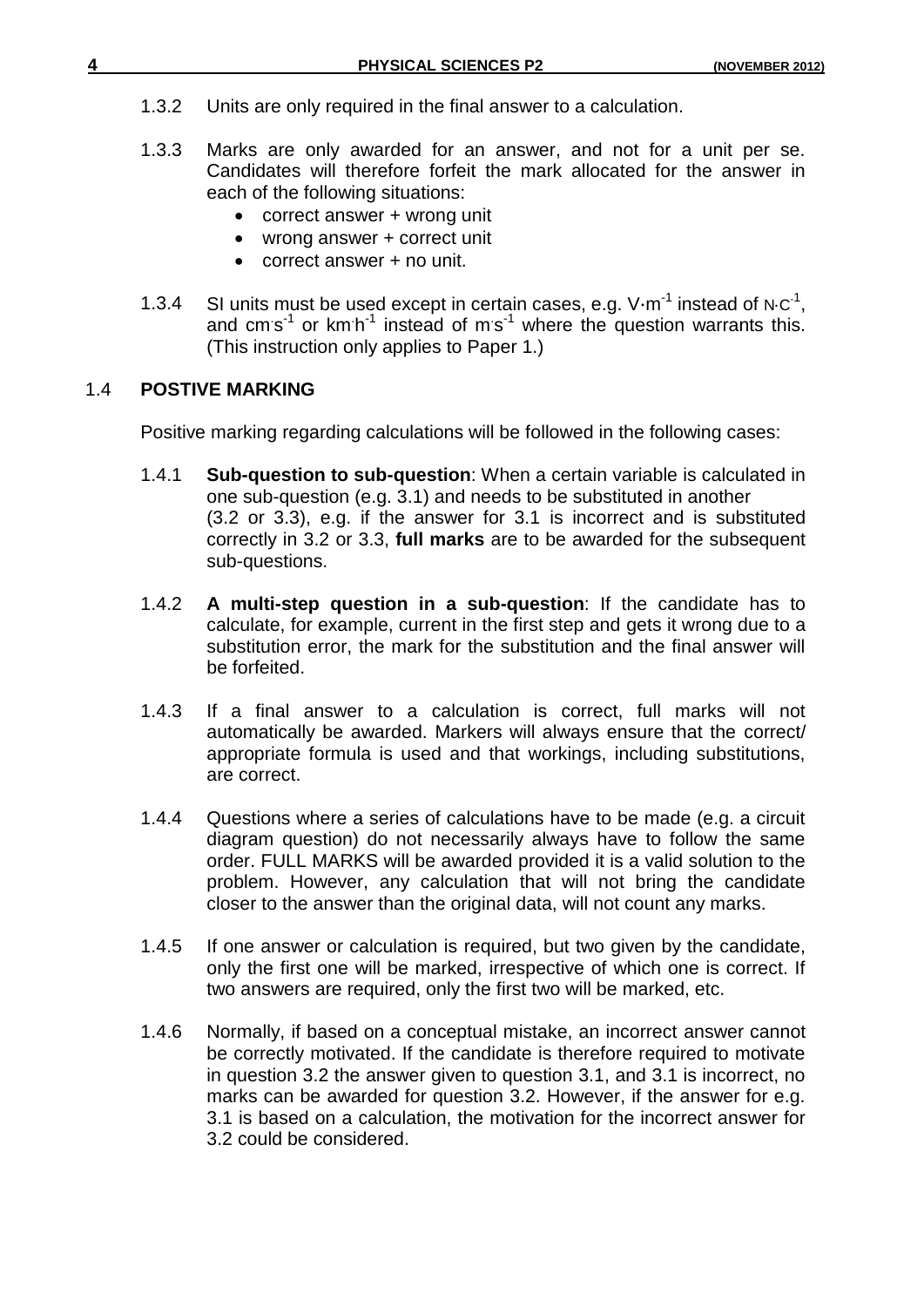- 1.4.7 If instructions regarding method of answering are not followed, e.g. the candidate does a calculation when the instruction was to *solve by construction and measurement*, a candidate may forfeit all the marks for the specific question.
- 1.4.8 For an **error of principle, no marks** are awarded (Rule 1) e.g. If the potential difference is 200 V and resistance is 25  $Ω$ , calculate the current.

| <b>CORRECT</b>                           | <b>ANSWER</b>                               | <b>POSSIBLE</b>                 | <b>ANSWER</b><br>(2`                             | <b>POSSIBLE</b>  |
|------------------------------------------|---------------------------------------------|---------------------------------|--------------------------------------------------|------------------|
| $=\frac{\dot{200}}{25}$ $= 8A\checkmark$ | $R =$<br>200<br>$\frac{1}{25}x$<br>$= 8A x$ | $R = -x$<br>200<br>25<br>$= 8A$ | $R =$<br>25<br>$\overline{200}$<br>$= 0.125 A x$ | $= 8A\checkmark$ |

#### 1.5 **GENERAL PRINCIPLES OF MARKING IN CHEMISTRY**

The following are a number of guidelines that specifically apply to Paper 2.

- 1.5.1 When a chemical **FORMULA** is asked, and the **NAME** is given as answer, only one of the two marks will be awarded. The same rule applies when the **NAME** is asked and the **FORMULA** is given.
- 1.5.2 When redox half-reactions are to be written, the correct arrow should be used. If the equation

 $H_2S \to S + 2H^+ + 2e^{2/2}$ 

is the correct answer, the following marks will be given:

 $H_2S \leftrightharpoons S + 2H^+ + 2e^{-1/2}$  $H_2S \leftarrow S + 2H^+ + 2e^{-(0/2)}$ S + 2H<sup>+</sup> + 2e ← H<sub>2</sub>S (<sup>2</sup>/<sub>2</sub>)  $S + 2H^+ + 2e \leftrightharpoons H_2S$   $\binom{0}{2}$ 

- 1.5.3 When candidates are required to give an explanation involving the relative strength of oxidising and reducing agents, the following is unacceptable:
	- Stating the position of a substance on Table 4 only (e.g. Cu is above Mg).
	- Using relative reactivity only (e.g. Mg is more reactive than Cu).

The correct answer would for instance be:

 Mg is a stronger reducing agent than Cu, and therefore Mg will be able to reduce  $Cu^{2+}$  ions to Cu.

The answer can also be given in terms of the relative strength as electron acceptors and donors.

1.5.4 One mark will be forfeited when the charge of an ion is omitted per equation.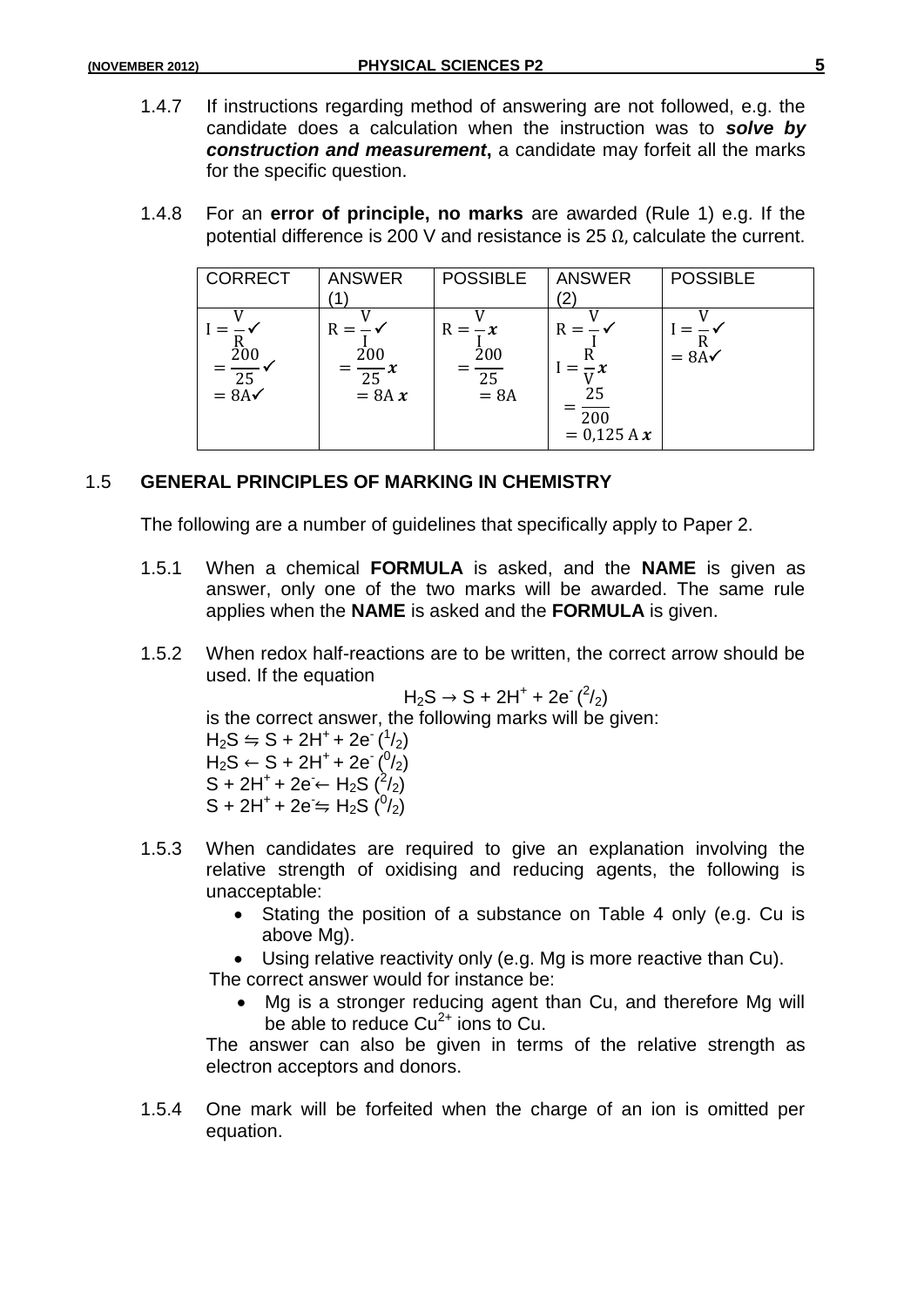| 6 |       | <b>PHYSICAL SCIENCES P2</b>                                                                                                                                                                                                                                                                                                                                                 | (NOVEMBER 2012) |
|---|-------|-----------------------------------------------------------------------------------------------------------------------------------------------------------------------------------------------------------------------------------------------------------------------------------------------------------------------------------------------------------------------------|-----------------|
|   | 1.5.5 | The error carrying principle does not apply to chemical equations or half-<br>reactions. For example, if a learner writes the wrong oxidation/reduction<br>half-reaction in the sub-question and carries the answer to another sub-<br>question (balancing of equations or calculations of $E^{\theta_{cell}}$ ) then the learner<br>is not credited for this substitution. |                 |
|   | 1.5.6 | *When a calculation of the cell potential of a galvanic cell is expected,<br>marks will only be awarded for the formula if one of the formulae<br>indicated on the data sheet (Table 2) is used. The use of any other<br>formula using abbreviations etc. will carry no marks.                                                                                              |                 |
|   | 1.5.7 | In the structural formula of an organic molecule all hydrogen atoms must<br>be shown. Marks will be deducted if hydrogen atoms are omitted.                                                                                                                                                                                                                                 |                 |
|   | 1.5.8 | When a structural formula is asked, marks will be deducted if the<br>candidate writes the condensed formula.                                                                                                                                                                                                                                                                |                 |
|   | 1.5.9 | *When an IUPAC name is asked, and the candidate omits the hyphen<br>(e.g. instead of 1-pentene the candidate writes 1 pentene), marks will be<br>forfeited.                                                                                                                                                                                                                 |                 |
|   |       |                                                                                                                                                                                                                                                                                                                                                                             |                 |
|   |       |                                                                                                                                                                                                                                                                                                                                                                             |                 |
|   |       |                                                                                                                                                                                                                                                                                                                                                                             |                 |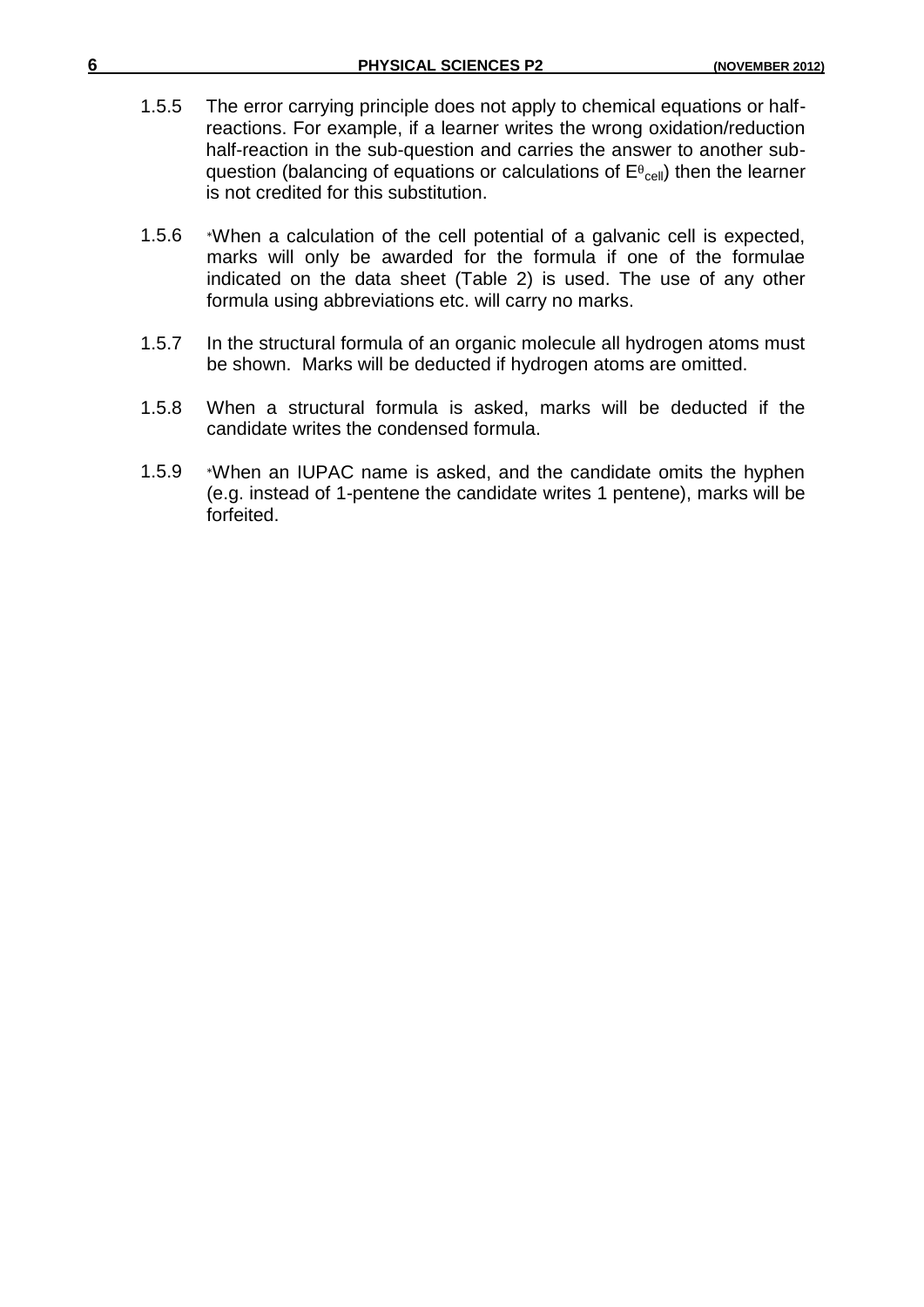| 1.1 | Exothermic (reaction). $\checkmark$ | [11.2.1] | (1)        |
|-----|-------------------------------------|----------|------------|
| 1.2 | Oxidation. $\checkmark$             | [11.2.1] | (1)        |
| 1.3 | Monoprotic. ✔                       | [11.2.1] | (1)        |
| 1.4 | Empirical formula. $\checkmark$     | [11.2.1] | (1)        |
| 1.5 | Electronegativity. $\checkmark$     | [11.2.1] | (1)<br>[5] |
|     | <b>QUESTION 2</b>                   |          |            |
| 2.1 | D✓✓                                 | [11.2.3] | (2)        |
| 2.2 | $A \vee C$                          | [11.3.2] | (2)        |
|     |                                     |          |            |

- 2.3 B  $\checkmark\checkmark$  [11.2.3] (2) 2.4  $D \checkmark$  (2)
- 2.5  $C \checkmark$  (2)
- 2.6 B  $\checkmark$  (2)
- 2.7 B  $\checkmark$  (2) 2.8  $C \checkmark$  (2)
- $2.9$  A  $\checkmark\checkmark$  (2)
- $2.10 \text{ B} \checkmark$  (2)
	- **[20]**

**TOTAL SECTION A: 25**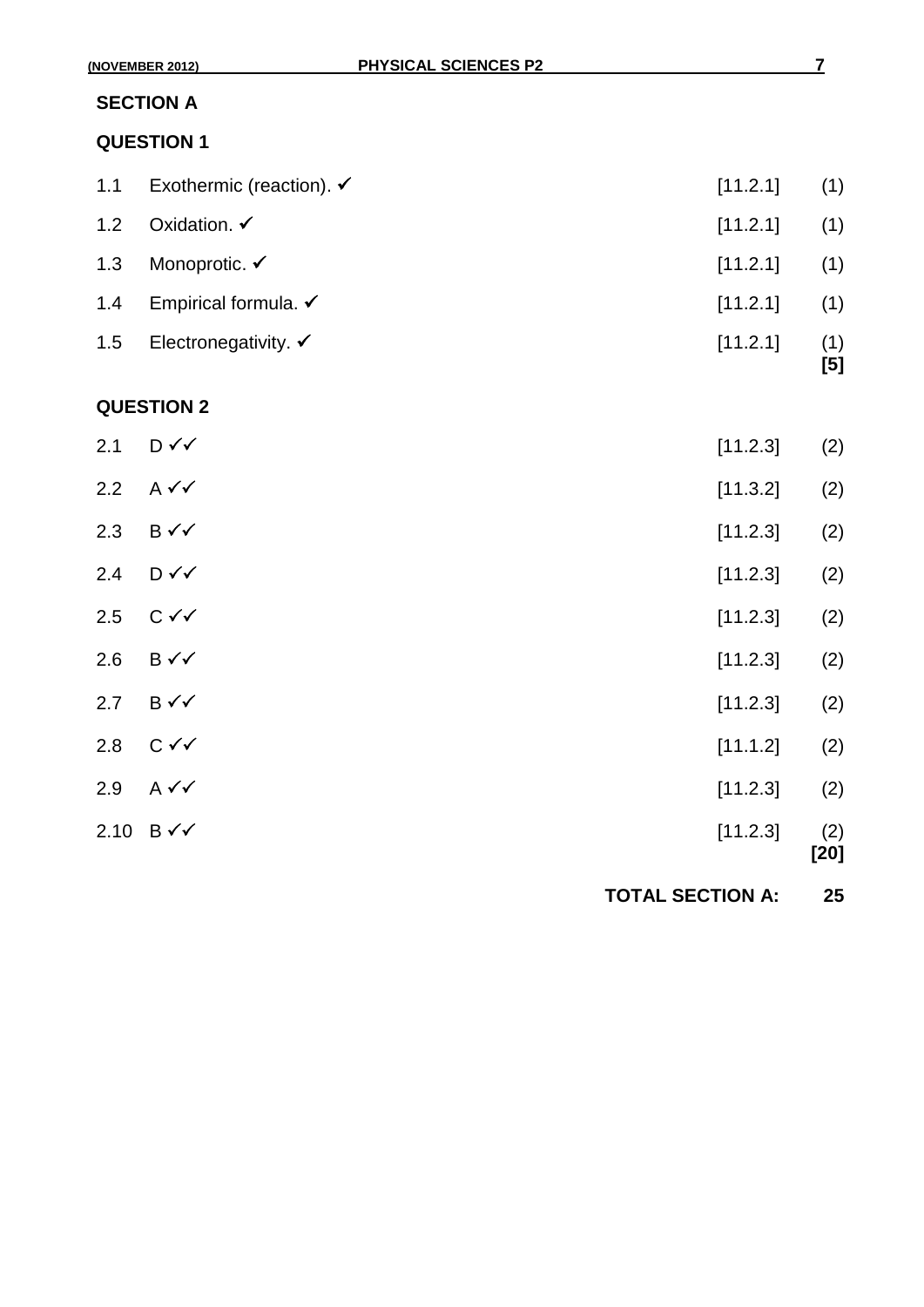## **SECTION B**

## **QUESTION 3**

- 3.1 3.1.1 Carbon dioxide  $CO_2 \times \frac{16}{10}$ : C.:  $\ddot{o}$ :  $[11.2.3] (6)$ Ammonia  $NH_3 \times \begin{array}{c} H:\mathbf{N}\cdot H\cdot \mathbf{N} \cdot \mathbf{H} \end{array}$ Methane  $CH_4 \times H^1_{\mathbf{C}}:H \times$ 3.1.2 Carbon dioxide: linear Ammonia: trigonal pyramidal √ Methane: tetrahedral  $\checkmark$  (3)
	- 3.1.3 Polar.  $\checkmark$  The N atom is more electronegative than the H atom.  $\checkmark$  Both dipole moments work in the same direction to give a net dipole moment in the direction of the N atom.  $\checkmark\checkmark$  The nitrogen side of the molecule becomes more negative than the hydrogen side  $\checkmark$  and a polar molecule forms. [11.1.4] (5)
	- 3.1.4 Ammonia. [11.2.3] (1)
	- 3.1.5 Hydrogen bonds  $\checkmark$  (2) [11.2.3] (2)
- 3.2 3.2.1 Endothermic. <del>V</del> [11.2.3] (1)
	- 3.2.2 Graph of potential energy against course of reaction



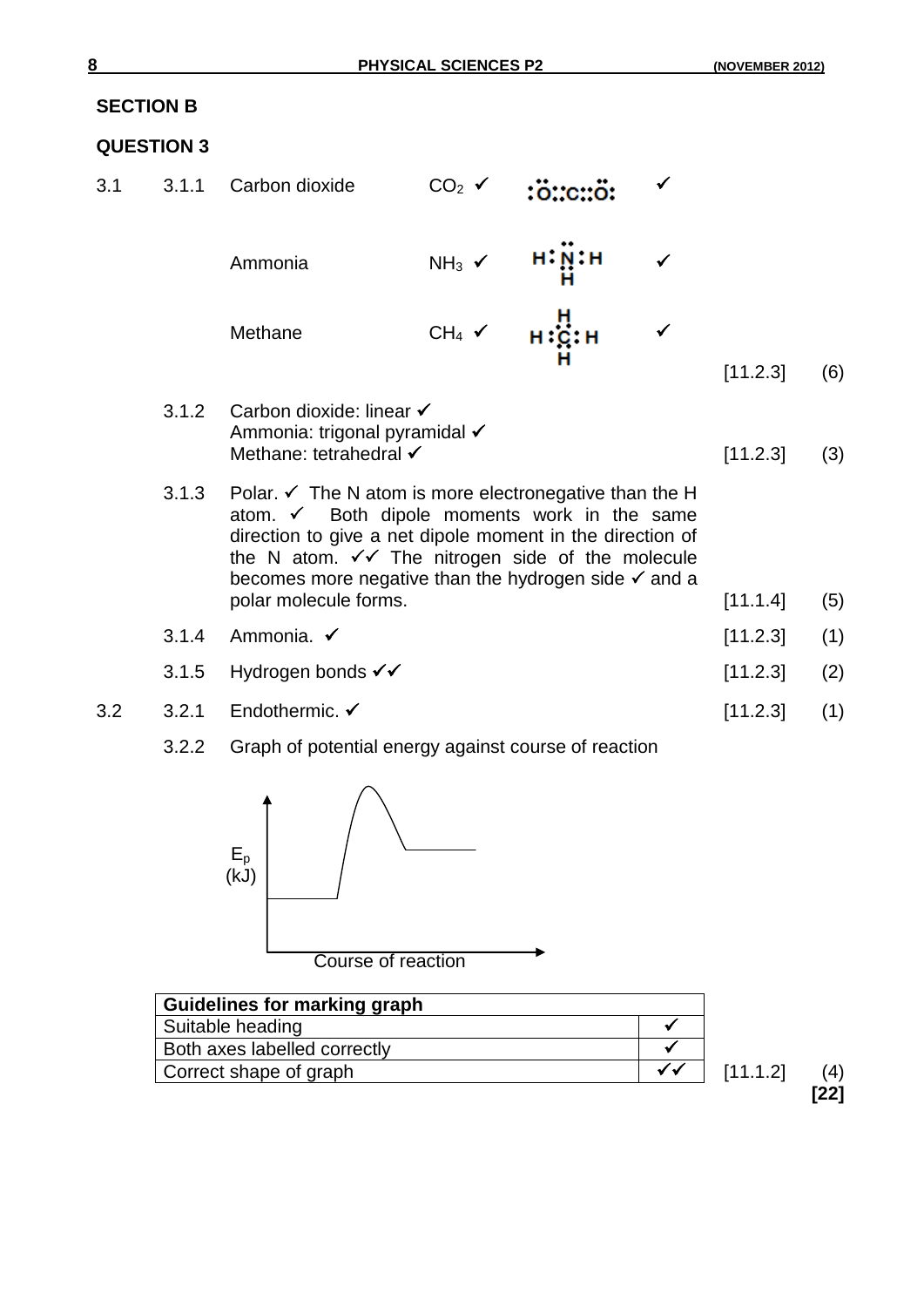4.1 4.1.1  $p_1 = 101, 3 \text{ kPa}$ ; V<sub>1</sub> = 100 cm<sup>3</sup>; T<sub>1</sub> = 35 °C + 273 = 308 K  $p_2 = ?$   $V_2 = 200 \text{ cm}^3$ ; T<sub>2</sub> = 311 °C + 273 = 584 K

$$
\frac{p_1 V_1}{T_1} = \frac{p_2 V_2}{T_2}
$$
\n
$$
\frac{101,3 \times 100}{308} \times \frac{100}{2} = \frac{p_2 \times 200}{584}
$$
\n
$$
p_2 = 96,04 \text{ kPa} \times
$$
\n
$$
\therefore \text{ pressure in Pa} = 9,60 \times 10^4 \text{ Pa} \times \text{ [11.2.3] (5)}
$$

- 4.1.2 The gas particles are in constant motion and so have kinetic energy.  $\checkmark$  Because of the large spaces between the particles of a gas, the gas occupies the whole container in which it is placed. When the particles hit the sides of the container, they exert a force on the container and hence exert a pressure.  $\checkmark$  [11.1.4] (2)
- 4.1.3 Up.  $\checkmark$  When the temperature is increased, the average kinetic energy of the particles increases and they move faster.  $\checkmark$  The more often and harder they strike the piston (which is moveable), the greater the force exerted and thus the greater the pressure on the piston, pushing it  $up. \checkmark$  (3)
- 4.2 4.2.1 Volume is inversely proportional to pressure. OR Volume is directly proportional to pressure.  $\checkmark\checkmark$  [11.1.1] (2)
	- 4.2.2 Boyle's law.  $\checkmark$  (11.2.1] (1)
	- 4.2.3 The volume of a fixed amount of gas is inversely proportional to the pressure provided the temperature remains constant.  $\checkmark$  (2) [11.2.2] (2)
	- 4.2.4 p ∝  $\mathbf{1}$ V  $\checkmark\checkmark$  (2)  $[11.1.2]$  (2)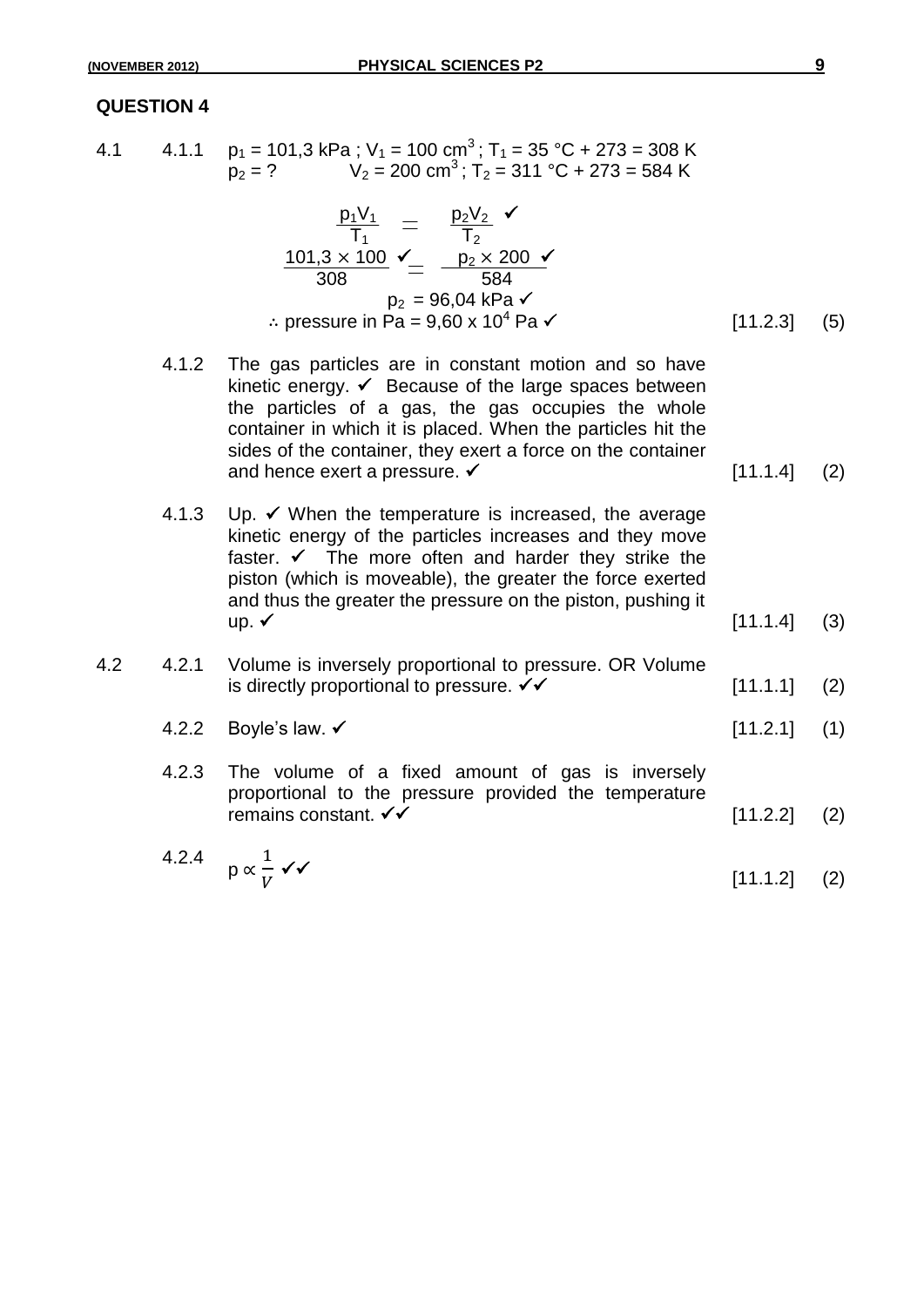



- 5.1 Nicotine.  $\checkmark\checkmark$  (2) 5.2 (Any One:  $\checkmark \checkmark$ )
- Nicorette/Nicotrol/nicotine gum/tobacco gum/chewing tobacco/ nicotine patch/nicogel/topical tobacco paste/ electronic cigarettes. [11.3.2] (2)
- 5.3 It causes lung cancer/ throat cancer/ mouth cancer, etc. (Any other relevant fact.)  $\times$   $\frac{11.3.2}{1}$  (1)  $0.470$

5.4 
$$
m(C) = 74.07 \text{ g}
$$
  $\therefore n(C) = \frac{74.07}{12} = 6.173 \checkmark$   $\therefore \frac{6.173}{1,234} = 5$   
\n $m(H) = 8.65 \text{ g}$   $\therefore n(H) = \frac{8.65}{1} = 8.65 \checkmark$   $\therefore \frac{8.65}{1,234} = 7$   
\n $m(N) = 17.28 \text{ g}$   $\therefore n(N) = \frac{17.28}{14} = 1.234 \checkmark$   $\therefore \frac{1,234}{1,234} = 1$ 

∴ mole ratio C:H:N = 5:7:1 ∴ Empirical formula:  $C_5H_7N_1$   $\checkmark$ M(molecular formula) = nM(empirical formula) 162,2 g⋅mol<sup>-1</sup> = n(81 g⋅mol<sup>-1</sup>) ∴  $n = 2$   $\checkmark$ 

∴ molecular formula:  $C_{10}H_{14}N_2$   $\checkmark$  (7) [11.1.3] (7)

**[12]**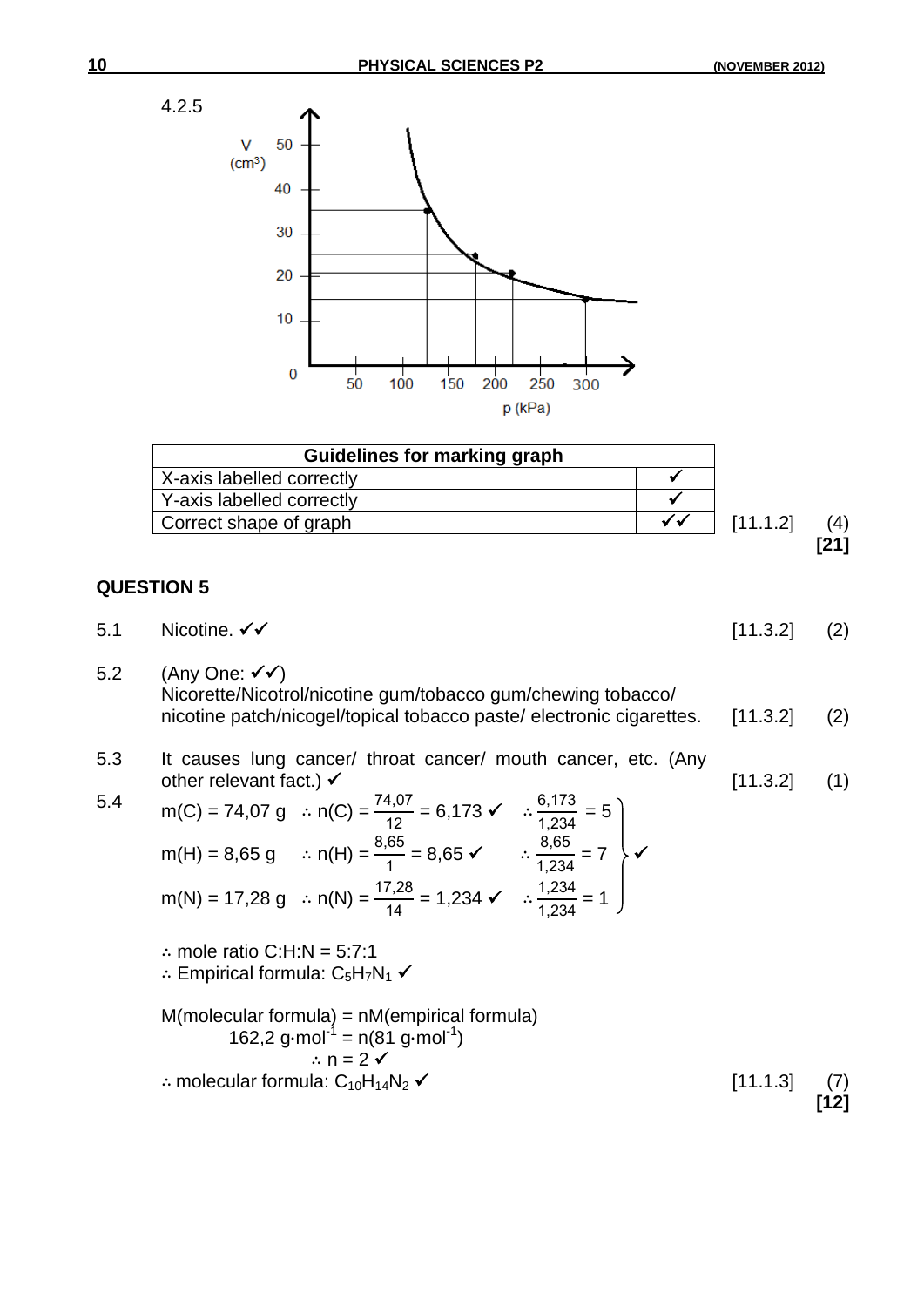**[20]**

## **QUESTION 6**

|                                               | 6.1 Lemon juice/vinegar. $\checkmark$ It has a sour taste. $\checkmark\checkmark$                                     | [11.3.2]       | (3) |
|-----------------------------------------------|-----------------------------------------------------------------------------------------------------------------------|----------------|-----|
| 6.2 NaHCO <sub>3</sub> $\checkmark\checkmark$ |                                                                                                                       | $[11.2.3]$ (2) |     |
| 6.3 6.3.1                                     | What is the concentration of the sample of vinegar?/ What<br>concentration of the vinegar sample would be neutralised |                |     |

- by 0,2 mol⋅dm $^{-3}$  of NaOH? ✔✔  $\hspace{2cm} [11.1.1]$  (2)
- 6.3.2 Ethanoic acid.  $\checkmark\checkmark$  (2)

| 6.3.3 | ΟR<br>$c_a v_a$<br>Пa                          | No of moles of NaOH = $n = c \vee \checkmark$ |          |     |
|-------|------------------------------------------------|-----------------------------------------------|----------|-----|
|       | n <sub>b</sub> ✔<br>$C_hV_h$                   | $= 0.2 \times 0.0085$ $\checkmark$            |          |     |
|       | $c_a \times 4$ $\sqrt{ }$                      | $= 0.0017$ mol $\checkmark$                   |          |     |
|       | $0,2 \sqrt{\times} 8,5 \sqrt{1} \sqrt{2}$      | 0,0017<br>l c=≞                               |          |     |
|       | $c_a = 0.43$ mol·dm <sup>-3</sup> $\checkmark$ | 0.004                                         |          |     |
|       |                                                | $= 0.43$ mol $\cdot$ dm <sup>-3</sup>         | [11.1.3] | (6) |

|  | 6.4 6.4.1 MgCO <sub>3</sub> + 2HCl $\checkmark \to$ MgCl <sub>2</sub> + H <sub>2</sub> O + CO <sub>2</sub> $\checkmark$ (Bal. $\checkmark$ ) [11.2.3] (3) |  |  |
|--|-----------------------------------------------------------------------------------------------------------------------------------------------------------|--|--|
|  |                                                                                                                                                           |  |  |

6.4.2 The formation of carbon dioxide  $(CO<sub>2</sub>)$  gas as one of the products leads to the burping to release the gas.  $\checkmark\checkmark$  [11.3.2] (2)

### **QUESTION 7**

| 7.1 | 7.1.1 | A reaction in which there is a transfer of electrons from<br>one substance to another. $\checkmark\checkmark$                                                | [11.2.3] | (2)         |
|-----|-------|--------------------------------------------------------------------------------------------------------------------------------------------------------------|----------|-------------|
|     | 7.1.2 | An oxidising agent is the substance which causes<br>another substance to be oxidised/to lose electrons/It is<br>the substance that is reduced. $\checkmark$  | [11.2.3] | (2)         |
|     | 7.1.3 | No. $\checkmark$ Chlorine is an oxidising agent and as such it will<br>cause the bacteria to be oxidised/Chlorine will be<br>reduced. $\checkmark\checkmark$ | [11.3.2] | (3)         |
|     | 7.1.4 | Water. $\checkmark$                                                                                                                                          | [11.3.2] | (1)         |
| 7.2 | 7.2.1 | $(iii)$ $\checkmark$                                                                                                                                         | [11.2.3] | (2)         |
|     |       | 7.2.2 Zn/ zinc $\checkmark$                                                                                                                                  | [11.2.3] | (1)         |
|     |       | 7.2.3 $Zn \to Zn^{2+} + 2e \checkmark$                                                                                                                       | [11.2.3] | (2)         |
|     | 7.2.4 | Hydrogen ion. $\checkmark\checkmark$                                                                                                                         | [11.2.3] | (2)<br>[15] |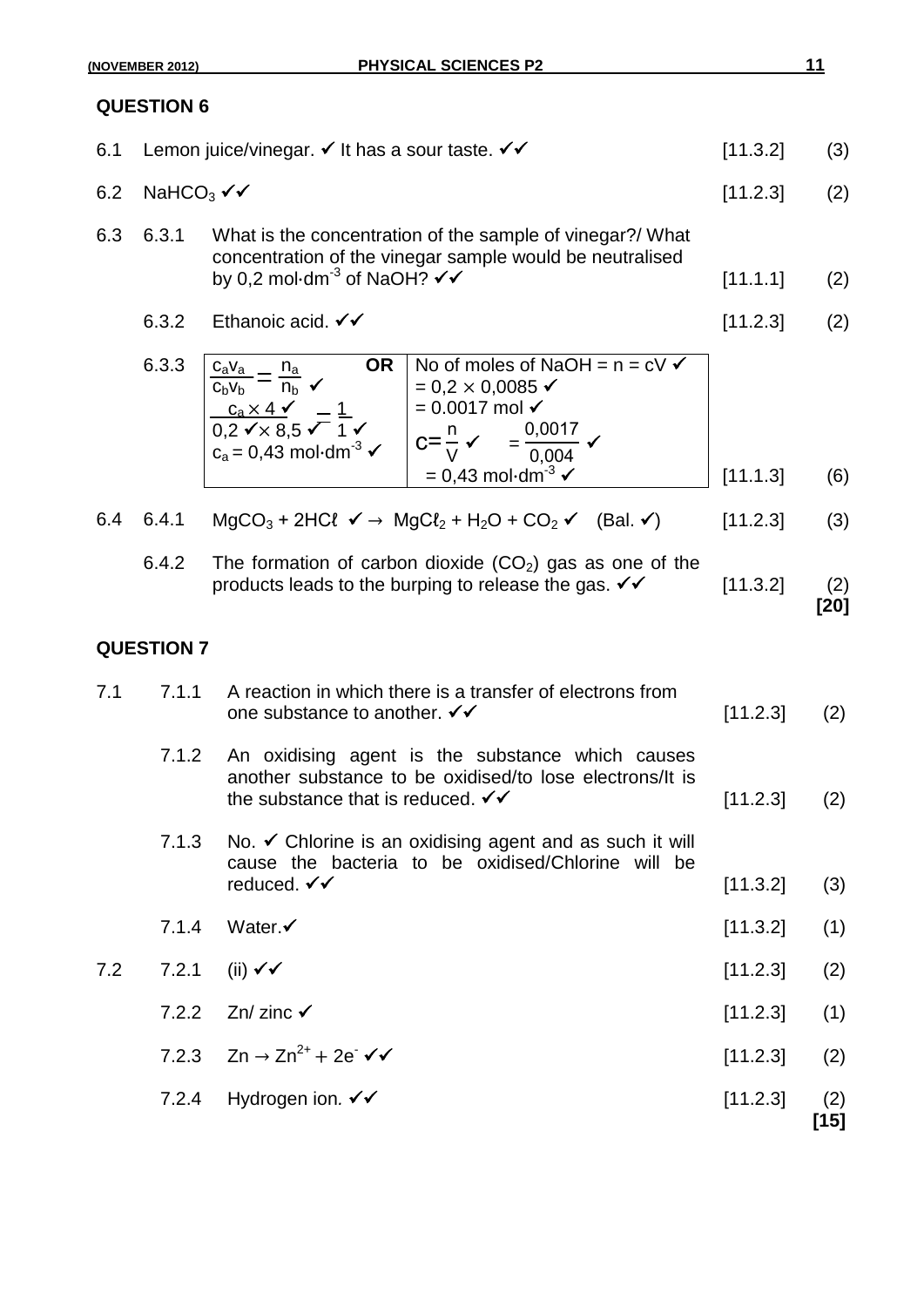**[7]**

## **QUESTION 8**

| 8.1 Hydrocarbons. $\checkmark\checkmark$ | $[11.2.1]$ (2) |  |
|------------------------------------------|----------------|--|
|                                          |                |  |

- 8.2 Alkynes.  $\checkmark$  (11.2.1] (1)
- 8.3 8.3.1 Ethanol.  $\checkmark$  (2)

8.3.2 H H H H H O-H  $C \times + \circ \circ \circ + \text{H--C--C--H}$ H H H H [11.2.3] (3)

- 8.3.3 People who abuse alcohol cause accidents/ fights/ arguments/lose their jobs/break up families, etc.  $\checkmark$  (11.3.2] (2)
- 8.4 8.4.1 Substitution. ✓ [11.2.1] (1)
	- 8.4.2 CH<sub>3</sub>Cl + H<sub>2</sub>O  $\checkmark$  → CH<sub>4</sub>O + HCl  $\checkmark$  (Bal.  $\checkmark$ ) [11.2.3] (3) **[14]**

## **QUESTION 9**

| 9.1  | Fractional distillation. ✔                                                                                                                                                                                     | [11.1.2] | (1)        |
|------|----------------------------------------------------------------------------------------------------------------------------------------------------------------------------------------------------------------|----------|------------|
| 9.2  | Difference in boiling points. $\checkmark$                                                                                                                                                                     | [11.2.1] | (1)        |
| 9.3  | 9.3.1<br>$H \sim$                                                                                                                                                                                              | [11.1.2] | (1)        |
|      | 9.3.2 A $\checkmark$                                                                                                                                                                                           | [11.1.2] | (1)        |
|      | 9.3.3 $G \checkmark$                                                                                                                                                                                           | [11.1.2] | (1)        |
| 9.4  | Fuel/ cooking gas. ✔                                                                                                                                                                                           | [11.3.2] | (1)<br>[6] |
|      | <b>QUESTION 10</b>                                                                                                                                                                                             |          |            |
| 10.1 | Opencast/open pit mines. ✔                                                                                                                                                                                     | [11.3.2] | (1)        |
| 10.2 | To manufacture triple superphosphate fertilisers. VV                                                                                                                                                           | [11.3.2] | (2)        |
| 10.3 | (Any one: $\checkmark\checkmark$ )<br>Used as an ingredient in soft drinks, dental cements, catalysts,<br>soaps, pharmaceuticals and in making phosphates which are<br>used in water softeners and detergents. | [11.3.2] | (2)        |
| 10.4 | Rock phosphate is insoluble in water and therefore unavailable                                                                                                                                                 |          |            |

to plant roots for absorption.  $\checkmark\checkmark$  (2) [11.3.2] (2)